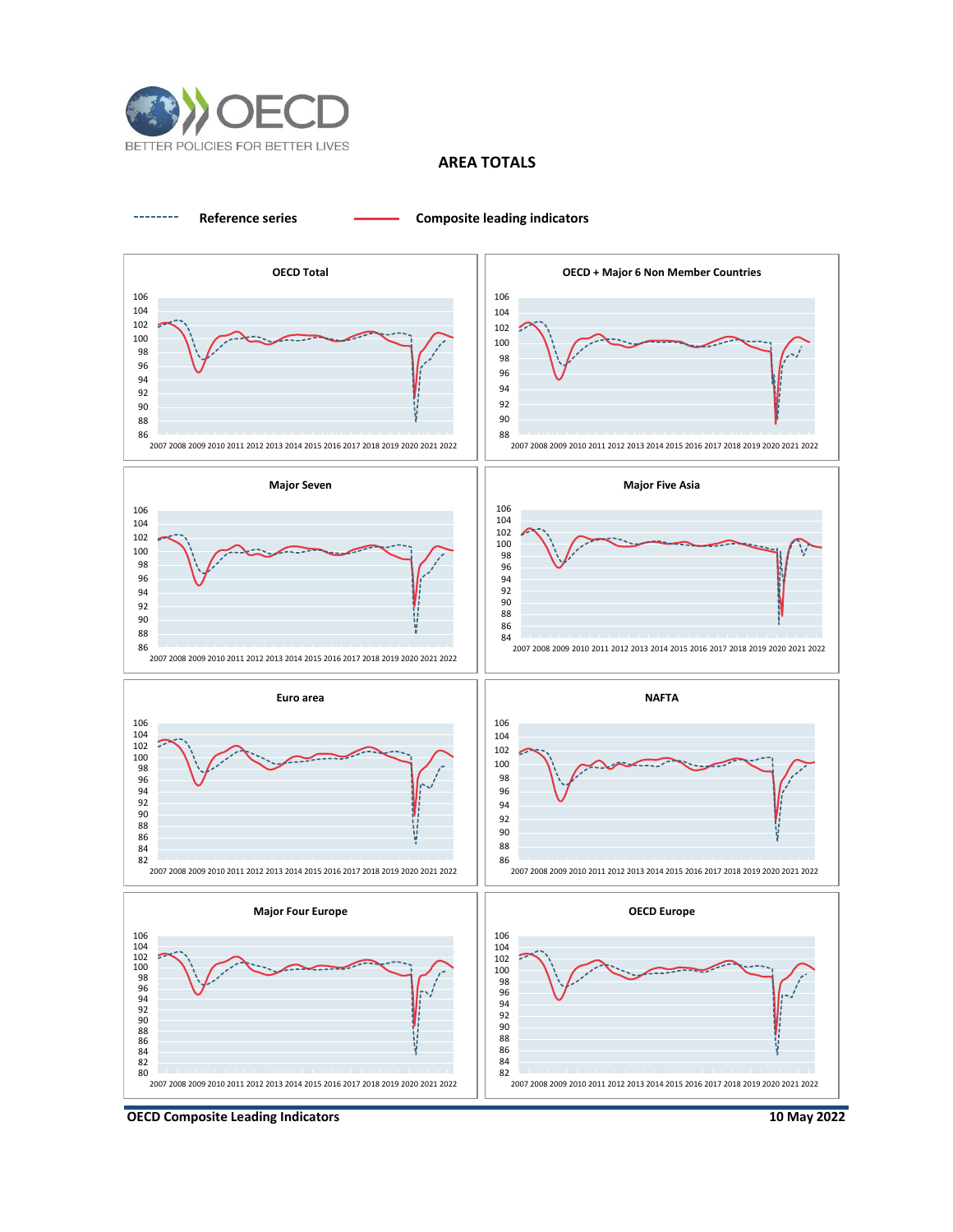

|                                             |         | OECD + Major<br><b>OECD Total 6 Non Member</b><br><b>Countries</b> | Major<br>Seven | <b>Major Five</b><br>Asia | Euro Area | <b>NAFTA</b> | <b>Major Four</b><br><b>Europe</b> | <b>OECD</b><br><b>Europe</b> |
|---------------------------------------------|---------|--------------------------------------------------------------------|----------------|---------------------------|-----------|--------------|------------------------------------|------------------------------|
| Amplitude adjusted (long term average =100) |         |                                                                    |                |                           |           |              |                                    |                              |
| May 2021                                    | 100.74  | 100.81                                                             | 100.69         | 100.69                    | 100.75    | 100.65       | 100.88                             | 100.72                       |
| June 2021                                   | 100.84  | 100.82                                                             | 100.77         | 100.53                    | 101.02    | 100.64       | 101.14                             | 100.97                       |
| <b>July 2021</b>                            | 100.87  | 100.77                                                             | 100.77         | 100.34                    | 101.18    | 100.57       | 101.28                             | 101.12                       |
| August 2021                                 | 100.84  | 100.67                                                             | 100.70         | 100.13                    | 101.23    | 100.46       | 101.30                             | 101.18                       |
| September 2021                              | 100.77  | 100.55                                                             | 100.61         | 99.94                     | 101.19    | 100.36       | 101.25                             | 101.17                       |
| October 2021                                | 100.68  | 100.43                                                             | 100.52         | 99.79                     | 101.10    | 100.28       | 101.14                             | 101.10                       |
| November 2021                               | 100.59  | 100.32                                                             | 100.44         | 99.69                     | 100.96    | 100.23       | 101.00                             | 100.99                       |
| December 2021                               | 100.50  | 100.23                                                             | 100.37         | 99.62                     | 100.81    | 100.20       | 100.83                             | 100.85                       |
| January 2022                                | 100.41  | 100.14                                                             | 100.29         | 99.57                     | 100.64    | 100.18       | 100.64                             | 100.68                       |
| February 2022                               | 100.32  |                                                                    | 100.23         | 99.52                     | 100.46    | 100.20       | 100.42                             | 100.49                       |
| March 2022                                  | 100.24  |                                                                    | 100.17         | 99.48                     | 100.26    | 100.23       | 100.18                             | 100.29                       |
| April 2022                                  | 100.16  |                                                                    | 100.14         | 99.45                     | 100.09    | 100.30       | 99.96                              | 100.09                       |
| Month on Month growth rate (%)              |         |                                                                    |                |                           |           |              |                                    |                              |
| May 2021                                    | 0.18    | 0.06                                                               | 0.15           | $-0.13$                   | 0.40      | 0.06         | 0.35                               | 0.33                         |
| June 2021                                   | 0.10    | 0.00                                                               | 0.08           | $-0.16$                   | 0.28      | $-0.01$      | 0.26                               | 0.24                         |
| <b>July 2021</b>                            | 0.03    | $-0.05$                                                            | 0.00           | $-0.19$                   | 0.15      | $-0.07$      | 0.14                               | 0.15                         |
| August 2021                                 | $-0.04$ | $-0.10$                                                            | $-0.07$        | $-0.20$                   | 0.04      | $-0.11$      | 0.02                               | 0.06                         |
| September 2021                              | $-0.07$ | $-0.12$                                                            | $-0.09$        | $-0.19$                   | $-0.03$   | $-0.10$      | $-0.06$                            | $-0.01$                      |
| October 2021                                | $-0.09$ | $-0.12$                                                            | $-0.09$        | $-0.15$                   | $-0.09$   | $-0.08$      | $-0.11$                            | $-0.07$                      |
| November 2021                               | $-0.09$ | $-0.11$                                                            | $-0.08$        | $-0.10$                   | $-0.13$   | $-0.05$      | $-0.14$                            | $-0.11$                      |
| December 2021                               | $-0.09$ | $-0.09$                                                            | $-0.08$        | $-0.07$                   | $-0.15$   | $-0.03$      | $-0.16$                            | $-0.14$                      |
| January 2022                                | $-0.09$ | $-0.09$                                                            | $-0.07$        | $-0.05$                   | $-0.17$   | $-0.01$      | $-0.19$                            | $-0.16$                      |
| February 2022                               | $-0.09$ |                                                                    | $-0.07$        | $-0.05$                   | $-0.18$   | 0.01         | $-0.22$                            | $-0.19$                      |
| March 2022                                  | $-0.08$ |                                                                    | $-0.06$        | $-0.04$                   | $-0.19$   | 0.04         | $-0.24$                            | $-0.20$                      |
| April 2022                                  | $-0.07$ |                                                                    | $-0.03$        | $-0.03$                   | $-0.18$   | 0.06         | $-0.22$                            | $-0.20$                      |
| Year on Year growth rate (%)                |         |                                                                    |                |                           |           |              |                                    |                              |
| May 2021                                    | 7.92    | 8.52                                                               | 7.42           | 8.35                      | 9.00      | 7.81         | 9.78                               | 9.75                         |
| June 2021                                   | 4.90    | 5.06                                                               | 4.75           | 5.04                      | 5.01      | 5.27         | 5.06                               | 5.09                         |
| <b>July 2021</b>                            | 3.47    | 3.27                                                               | 3.22           | 2.85                      | 4.14      | 3.59         | 3.33                               | 3.54                         |
| August 2021                                 | 2.84    | 2.23                                                               | 2.58           | 1.24                      | 3.63      | 2.80         | 2.91                               | 3.06                         |
| September 2021                              | 2.53    | 1.58                                                               | 2.26           | 0.11                      | 3.32      | 2.43         | 2.73                               | 2.86                         |
| October 2021                                | 2.18    | 1.08                                                               | 1.95           | $-0.53$                   | 3.00      | 1.99         | 2.57                               | 2.66                         |
| November 2021                               | 1.75    | 0.66                                                               | 1.60           | $-0.89$                   | 2.63      | 1.48         | 2.37                               | 2.36                         |
| December 2021                               | 1.24    | 0.24                                                               | 1.12           | $-1.14$                   | 2.15      | 0.93         | 1.83                               | 1.86                         |
| January 2022                                | 0.85    | $-0.06$                                                            | 0.76           | $-1.30$                   | 1.63      | 0.51         | 1.46                               | 1.52                         |
| February 2022                               | 0.42    |                                                                    | 0.33           | $-1.39$                   | 1.06      | 0.18         | 0.83                               | 0.95                         |
| March 2022                                  | $-0.03$ |                                                                    | $-0.10$        | $-1.41$                   | 0.37      | $-0.10$      | 0.03                               | 0.26                         |
| April 2022                                  | $-0.39$ |                                                                    | $-0.40$        | $-1.36$                   | $-0.26$   | $-0.29$      | $-0.57$                            | $-0.30$                      |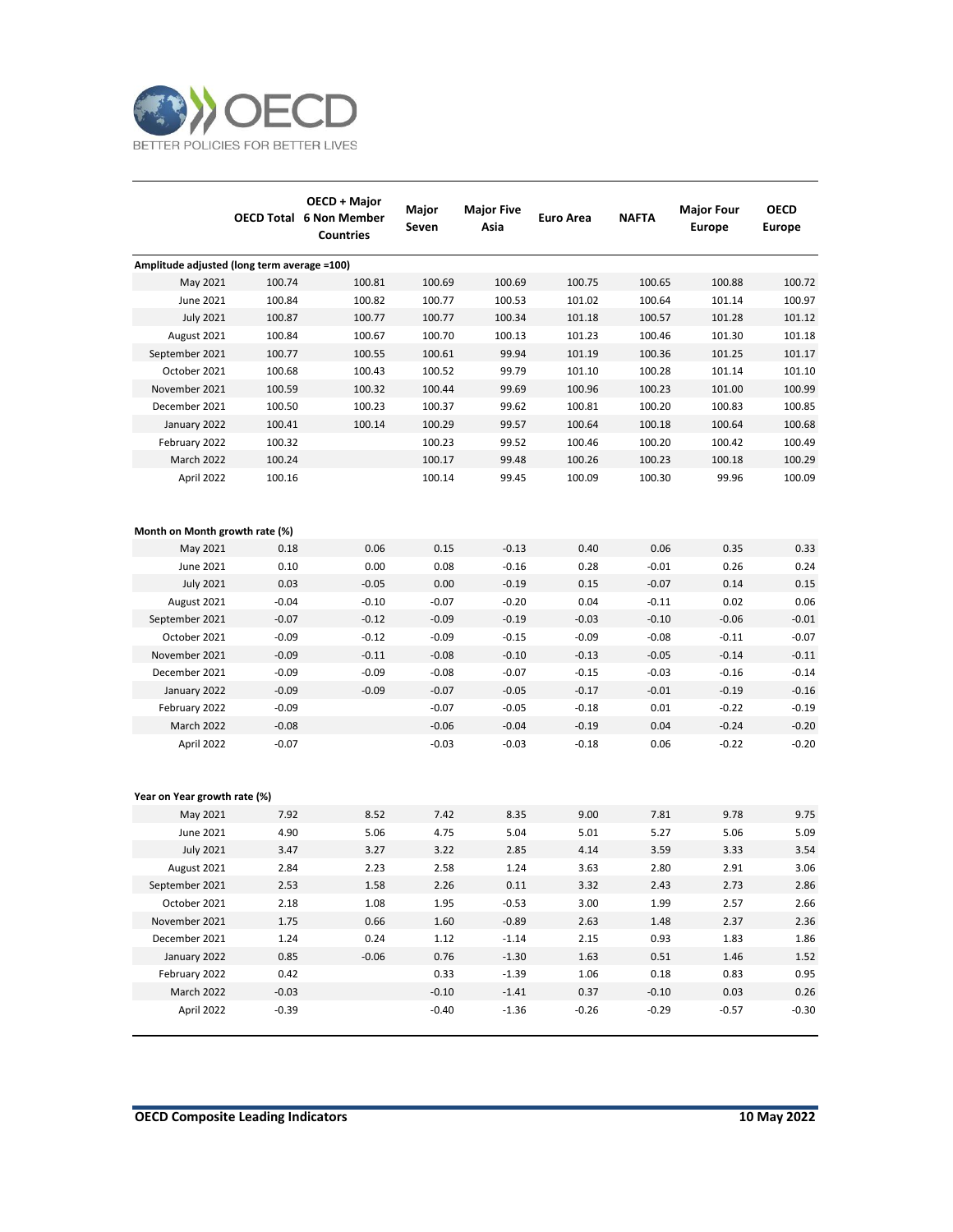

## **MAJOR SEVEN OECD COUNTRIES**

**Reference series Composite leading indicators**



**OECD Composite Leading Indicators**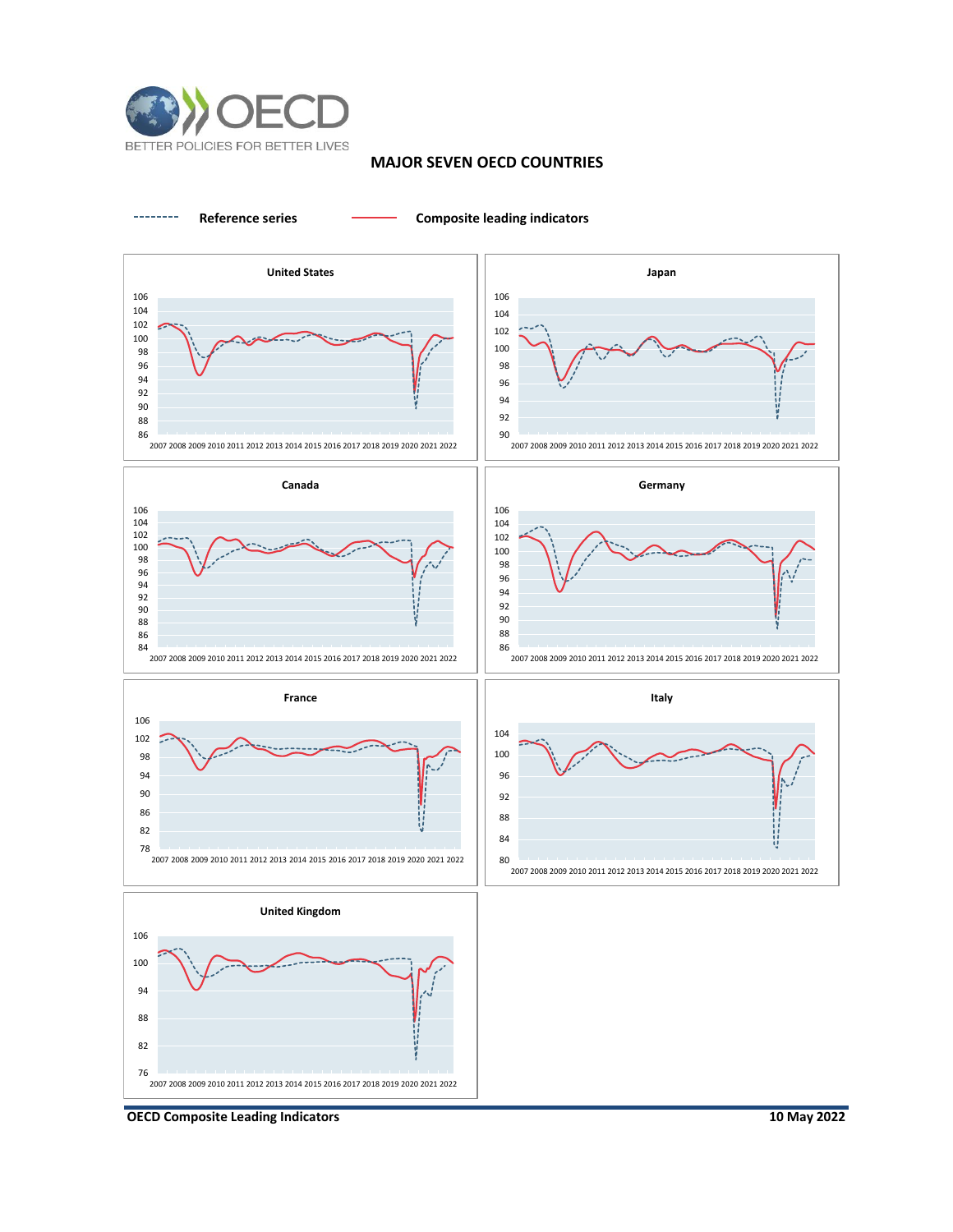

|                                             | Canada  | <b>United States</b> | Japan   | France  | Germany | Italy   | <b>United</b><br>Kingdom |
|---------------------------------------------|---------|----------------------|---------|---------|---------|---------|--------------------------|
| Amplitude adjusted (long term average =100) |         |                      |         |         |         |         |                          |
| May 2021                                    | 100.92  | 100.56               | 100.71  | 99.66   | 101.33  | 101.28  | 101.02                   |
| June 2021                                   | 101.06  | 100.51               | 100.79  | 99.96   | 101.51  | 101.65  | 101.27                   |
| <b>July 2021</b>                            | 101.09  | 100.42               | 100.79  | 100.17  | 101.56  | 101.87  | 101.41                   |
| August 2021                                 | 100.92  | 100.30               | 100.74  | 100.28  | 101.50  | 101.93  | 101.46                   |
| September 2021                              | 100.75  | 100.20               | 100.67  | 100.28  | 101.37  | 101.88  | 101.43                   |
| October 2021                                | 100.61  | 100.12               | 100.60  | 100.22  | 101.21  | 101.75  | 101.36                   |
| November 2021                               | 100.47  | 100.07               | 100.56  | 100.12  | 101.05  | 101.56  | 101.26                   |
| December 2021                               | 100.34  | 100.04               | 100.56  | 99.96   | 100.92  | 101.31  | 101.11                   |
| January 2022                                | 100.22  | 100.02               | 100.57  | 99.77   | 100.79  | 101.01  | 100.91                   |
| February 2022                               | 100.13  | 100.04               | 100.56  | 99.54   | 100.65  | 100.70  | 100.65                   |
| <b>March 2022</b>                           | 100.07  | 100.08               | 100.58  | 99.31   | 100.47  | 100.43  | 100.35                   |
| April 2022                                  | 100.03  | 100.15               | 100.60  | 99.11   | 100.30  | 100.20  | 100.03                   |
| Month on Month growth rate (%)              |         |                      |         |         |         |         |                          |
| May 2021                                    | 0.15    | 0.02                 | 0.16    | 0.35    | 0.29    | 0.48    | 0.32                     |
| June 2021                                   | 0.14    | $-0.05$              | 0.08    | 0.31    | 0.18    | 0.37    | 0.24                     |
| <b>July 2021</b>                            | 0.02    | $-0.10$              | 0.00    | 0.21    | 0.05    | 0.21    | 0.14                     |
| August 2021                                 | $-0.17$ | $-0.12$              | $-0.05$ | 0.10    | $-0.06$ | 0.06    | 0.05                     |
| September 2021                              | $-0.16$ | $-0.10$              | $-0.07$ | 0.01    | $-0.12$ | $-0.05$ | $-0.03$                  |
| October 2021                                | $-0.14$ | $-0.08$              | $-0.07$ | $-0.06$ | $-0.16$ | $-0.13$ | $-0.06$                  |
| November 2021                               | $-0.13$ | $-0.05$              | $-0.04$ | $-0.10$ | $-0.16$ | $-0.19$ | $-0.10$                  |
| December 2021                               | $-0.13$ | $-0.03$              | $-0.01$ | $-0.15$ | $-0.13$ | $-0.24$ | $-0.15$                  |
| January 2022                                | $-0.12$ | $-0.01$              | 0.01    | $-0.19$ | $-0.12$ | $-0.30$ | $-0.20$                  |
| February 2022                               | $-0.09$ | 0.01                 | 0.00    | $-0.23$ | $-0.15$ | $-0.30$ | $-0.25$                  |
| March 2022                                  | $-0.06$ | 0.04                 | 0.01    | $-0.23$ | $-0.18$ | $-0.27$ | $-0.30$                  |
| April 2022                                  | $-0.05$ | 0.07                 | 0.02    | $-0.20$ | $-0.17$ | $-0.23$ | $-0.31$                  |
| Year on Year growth rate (%)                |         |                      |         |         |         |         |                          |
| May 2021                                    | 4.85    | 7.24                 | 3.41    | 7.10    | 9.45    | 9.37    | 13.27                    |
| June 2021                                   | 3.82    | 5.02                 | 3.38    | 2.27    | 5.07    | 5.88    | 7.18                     |
| <b>July 2021</b>                            | 3.34    | 3.23                 | 2.87    | 2.64    | 3.43    | 4.84    | 2.73                     |
| August 2021                                 | 2.79    | 2.42                 | 2.38    | 2.30    | 2.95    | 3.93    | 2.66                     |
| September 2021                              | 2.18    | 2.03                 | 2.06    | 2.17    | 2.62    | 3.38    | 2.96                     |
| October 2021                                | 1.99    | 1.60                 | 1.76    | 2.11    | 2.24    | 2.92    | 3.23                     |
| November 2021                               | 1.53    | 1.16                 | 1.46    | 2.12    | 1.85    | 2.59    | 3.21                     |
| December 2021                               | 0.56    | 0.73                 | 1.16    | 1.79    | 1.44    | 2.14    | 2.18                     |
| January 2022                                | 0.06    | 0.36                 | 0.86    | 1.40    | 0.99    | 1.57    | 2.15                     |
| February 2022                               | $-0.30$ | 0.02                 | 0.54    | 1.02    | 0.44    | 0.92    | 1.15                     |
| March 2022                                  | $-0.64$ | $-0.23$              | 0.27    | 0.31    | $-0.17$ | 0.14    | $-0.01$                  |
| April 2022                                  | $-0.73$ | $-0.39$              | 0.06    | $-0.20$ | $-0.72$ | $-0.60$ | $-0.66$                  |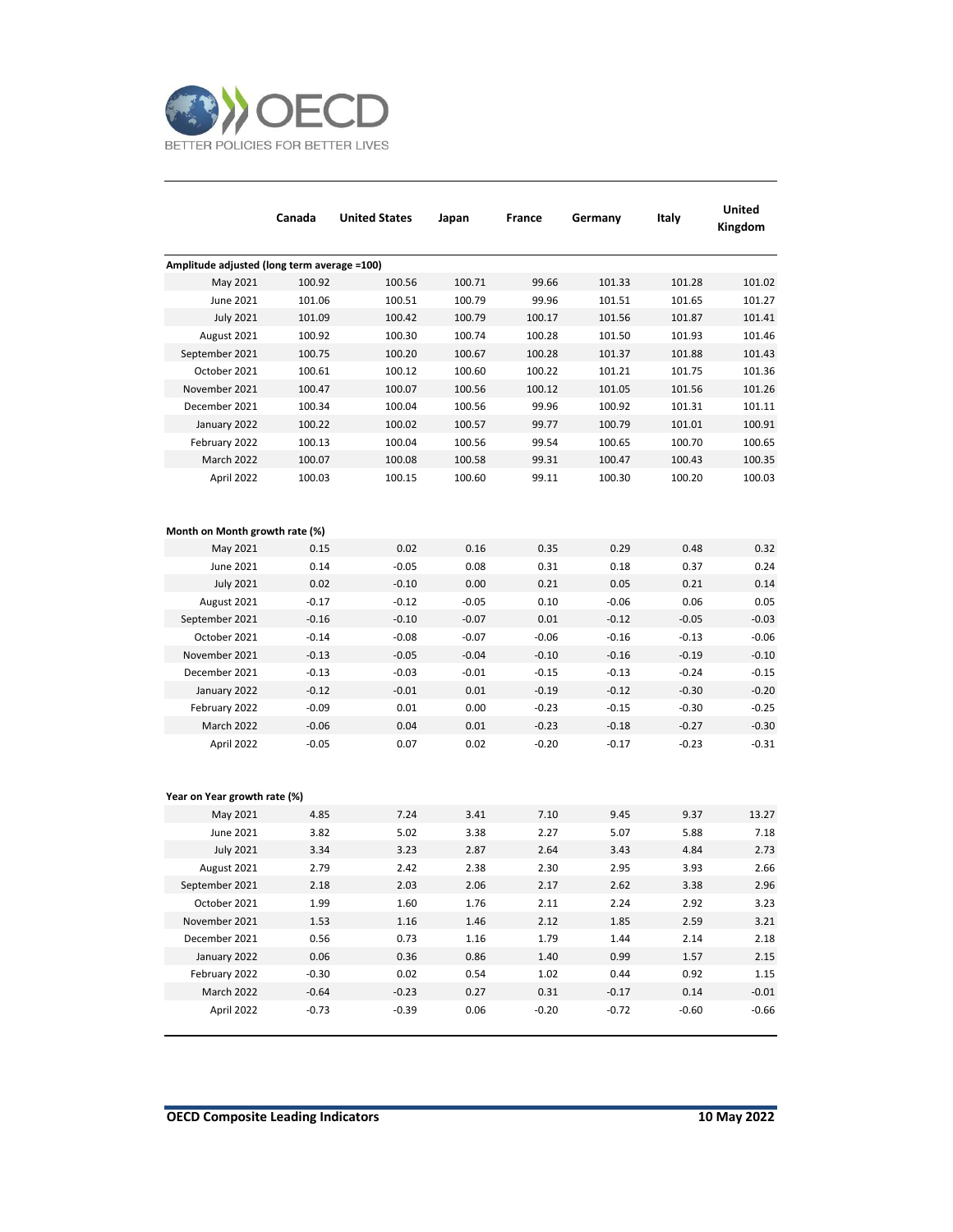

### **OTHER OECD COUNTRIES**

**Reference series Composite leading indicators**



**OECD Composite Leading Indicators**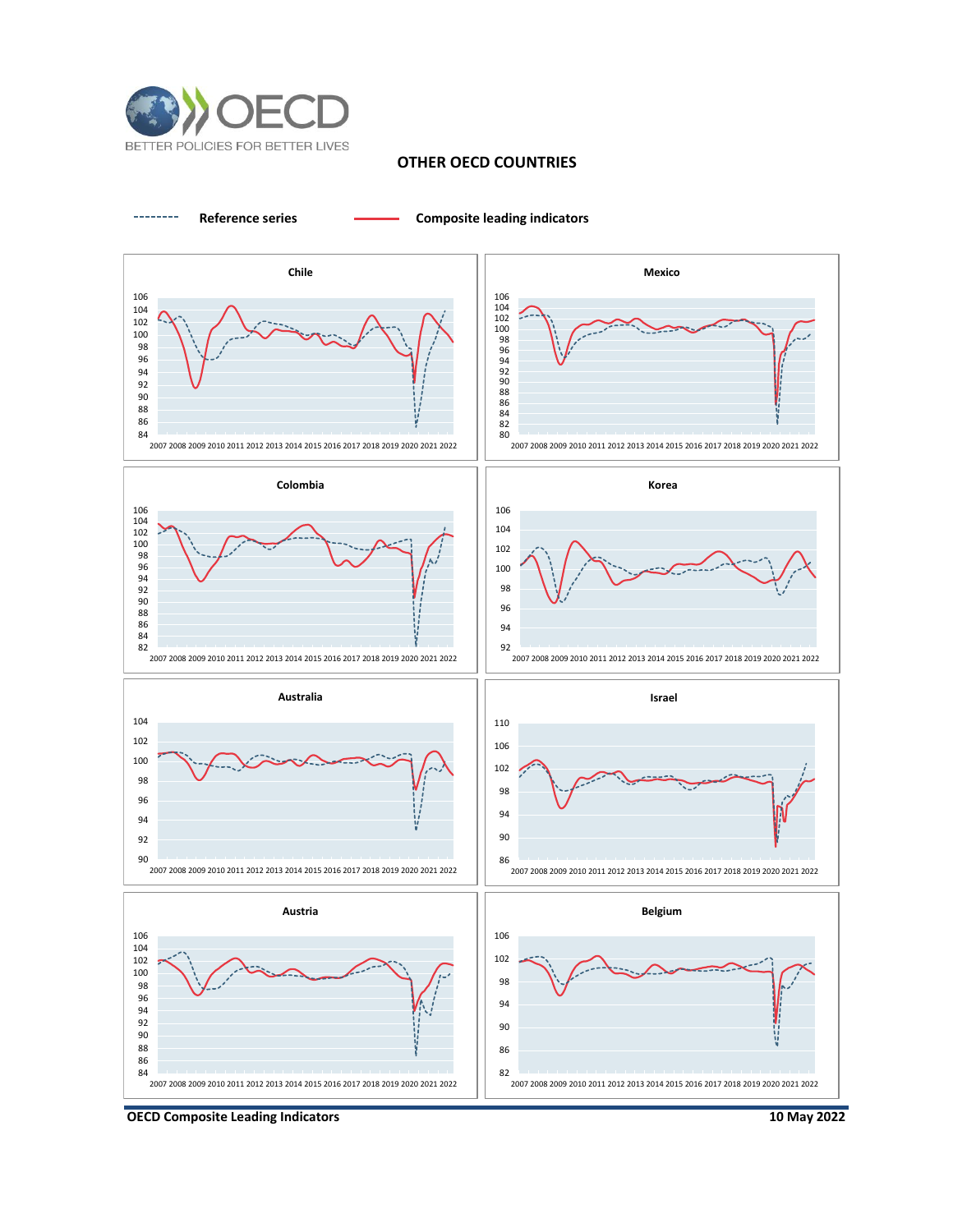

|                                             | Chile   | Mexico  | Colombia | Korea   | Australia | Israel  | Austria | <b>Belgium</b> |
|---------------------------------------------|---------|---------|----------|---------|-----------|---------|---------|----------------|
| Amplitude adjusted (long term average =100) |         |         |          |         |           |         |         |                |
| May 2021                                    | 102.28  | 101.20  | 100.74   | 101.82  | 101.03    | 97.87   | 100.26  | 100.96         |
| June 2021                                   | 101.95  | 101.38  | 101.02   | 101.74  | 100.97    | 98.37   | 100.71  | 100.99         |
| <b>July 2021</b>                            | 101.64  | 101.48  | 101.28   | 101.55  | 100.85    | 98.84   | 101.08  | 100.94         |
| August 2021                                 | 101.34  | 101.49  | 101.51   | 101.28  | 100.64    | 99.27   | 101.36  | 100.79         |
| September 2021                              | 101.05  | 101.45  | 101.67   | 100.94  | 100.36    | 99.63   | 101.52  | 100.60         |
| October 2021                                | 100.76  | 101.40  | 101.78   | 100.59  | 100.03    | 99.87   | 101.60  | 100.39         |
| November 2021                               | 100.50  | 101.38  | 101.83   | 100.28  | 99.71     | 99.92   | 101.61  | 100.18         |
| December 2021                               | 100.24  | 101.40  | 101.83   | 100.00  | 99.43     | 99.82   | 101.58  | 100.00         |
| January 2022                                | 99.96   | 101.46  | 101.77   | 99.76   | 99.17     | 99.82   | 101.53  | 99.84          |
| February 2022                               | 99.61   | 101.56  | 101.68   | 99.54   | 98.95     | 99.91   | 101.46  | 99.66          |
| March 2022                                  | 99.23   | 101.65  | 101.56   | 99.34   | 98.76     | 100.05  | 101.38  | 99.45          |
| April 2022                                  | 98.85   | 101.75  | 101.43   | 99.15   | 98.59     | 100.24  | 101.28  | 99.25          |
|                                             |         |         |          |         |           |         |         |                |
| Month on Month growth rate (%)              |         |         |          |         |           |         |         |                |
| May 2021                                    | $-0.35$ | 0.27    | 0.29     | 0.04    | 0.01      | 0.49    | 0.47    | 0.10           |
| June 2021                                   | $-0.33$ | 0.18    | 0.28     | $-0.07$ | $-0.05$   | 0.51    | 0.45    | 0.04           |
| <b>July 2021</b>                            | $-0.30$ | 0.10    | 0.26     | $-0.18$ | $-0.12$   | 0.48    | 0.37    | $-0.06$        |
| August 2021                                 | $-0.30$ | 0.01    | 0.22     | $-0.27$ | $-0.21$   | 0.44    | 0.27    | $-0.15$        |
| September 2021                              | $-0.29$ | $-0.04$ | 0.17     | $-0.33$ | $-0.29$   | 0.35    | 0.16    | $-0.19$        |
| October 2021                                | $-0.28$ | $-0.05$ | 0.11     | $-0.35$ | $-0.33$   | 0.24    | 0.08    | $-0.21$        |
| November 2021                               | $-0.26$ | $-0.02$ | 0.05     | $-0.32$ | $-0.32$   | 0.05    | 0.01    | $-0.20$        |
| December 2021                               | $-0.25$ | 0.02    | $-0.01$  | $-0.28$ | $-0.29$   | $-0.10$ | $-0.03$ | $-0.18$        |
| January 2022                                | $-0.28$ | 0.06    | $-0.05$  | $-0.24$ | $-0.25$   | 0.00    | $-0.05$ | $-0.17$        |
| February 2022                               | $-0.35$ | 0.09    | $-0.10$  | $-0.22$ | $-0.23$   | 0.09    | $-0.07$ | $-0.18$        |
| March 2022                                  | $-0.38$ | 0.10    | $-0.12$  | $-0.20$ | $-0.20$   | 0.14    | $-0.08$ | $-0.20$        |
| April 2022                                  | $-0.39$ | 0.09    | $-0.12$  | $-0.19$ | $-0.17$   | 0.19    | $-0.09$ | $-0.20$        |
|                                             |         |         |          |         |           |         |         |                |
| Year on Year growth rate (%)                |         |         |          |         |           |         |         |                |
| May 2021                                    | 7.65    | 15.32   | 9.23     | 2.88    | 4.06      | 2.45    | 5.89    | 7.97           |
| June 2021                                   | 5.10    | 8.53    | 7.71     | 2.63    | 3.35      | 3.02    | 5.42    | 4.93           |
| <b>July 2021</b>                            | 2.64    | 6.75    | 7.17     | 2.18    | 2.67      | 3.69    | 5.24    | 2.67           |
| August 2021                                 | 0.82    | 6.00    | 6.07     | 1.59    | 1.84      | 4.32    | 4.89    | 1.22           |
| September 2021                              | $-0.62$ | 5.97    | 5.64     | 0.92    | 1.11      | 7.31    | 4.67    | 0.78           |
| October 2021                                | $-2.12$ | 5.23    | 4.89     | 0.26    | 0.27      | 7.64    | 4.61    | 0.35           |
| November 2021                               | $-2.71$ | 4.11    | 3.83     | $-0.35$ | $-0.58$   | 4.40    | 4.22    | $-0.03$        |
| December 2021                               | $-3.08$ | 2.92    | 3.04     | $-0.88$ | $-1.15$   | 4.07    | 3.81    | $-0.43$        |
| January 2022                                | $-3.34$ | 2.07    | 2.19     | $-1.38$ | $-1.56$   | 3.77    | 3.50    | $-0.68$        |
| February 2022                               | $-3.52$ | 1.85    | 1.81     | $-1.83$ | $-1.91$   | 3.50    | 2.85    | $-0.96$        |
| March 2022                                  | $-3.64$ | 1.40    | 1.40     | $-2.24$ | $-2.19$   | 3.20    | 2.16    | $-1.28$        |
| April 2022                                  | $-3.69$ | 0.82    | 0.98     | $-2.58$ | $-2.41$   | 2.92    | 1.50    | $-1.60$        |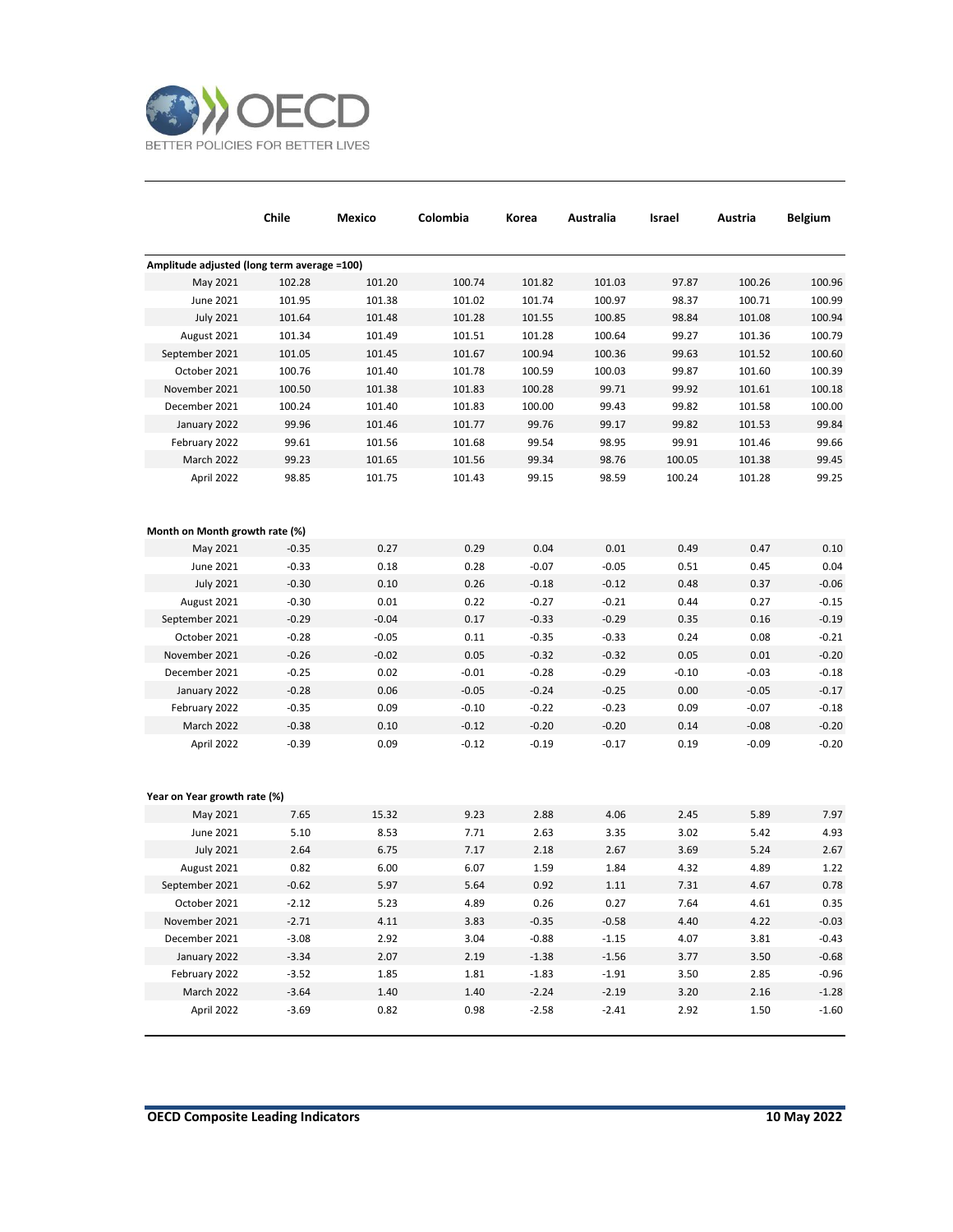

# **OTHER OECD COUNTRIES**



**OECD Composite Leading Indicators**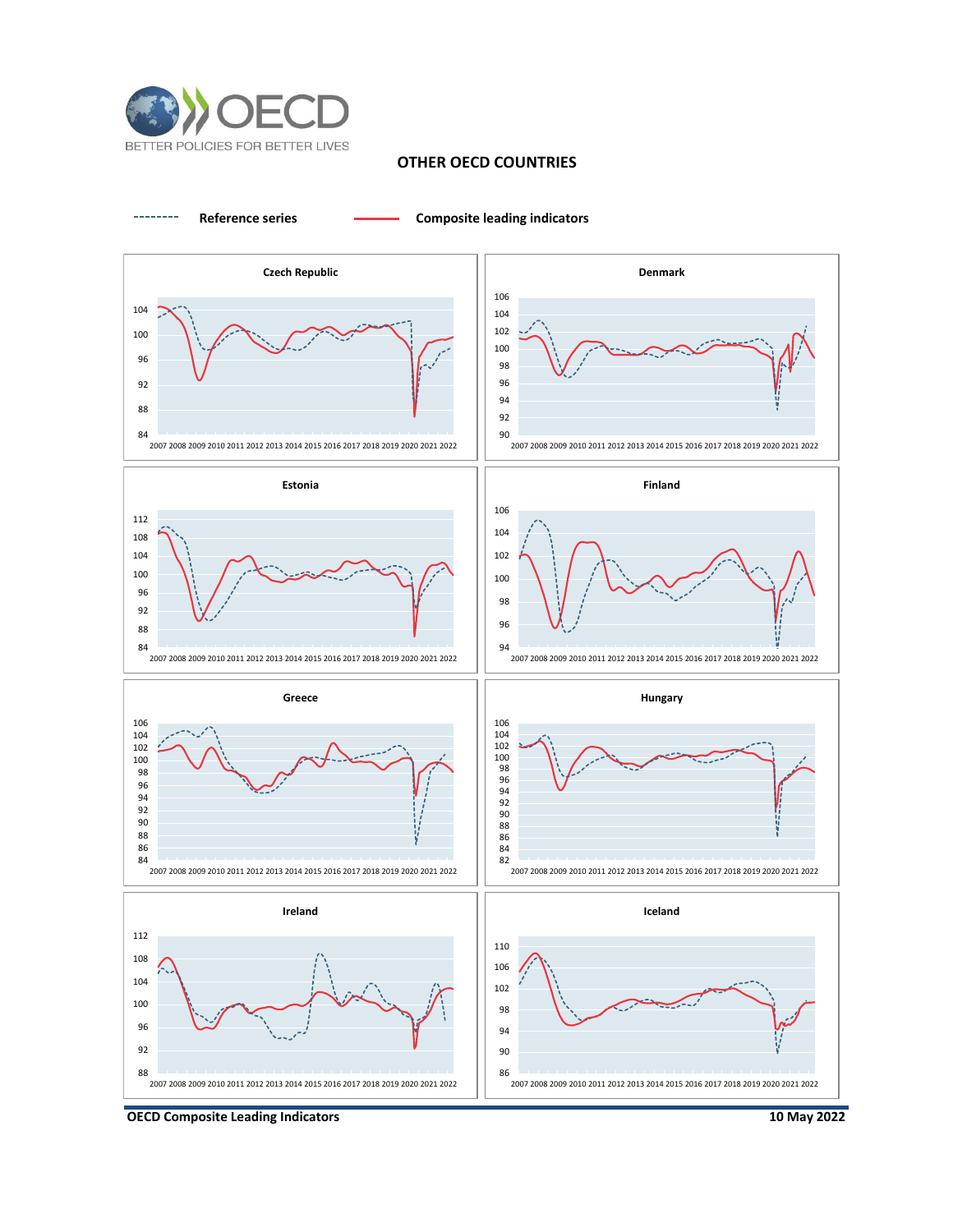

|                                             | Czech<br>Republic | Denmark | Estonia | Finland | Greece  | Hungary | Iceland | Ireland |
|---------------------------------------------|-------------------|---------|---------|---------|---------|---------|---------|---------|
| Amplitude adjusted (long term average =100) |                   |         |         |         |         |         |         |         |
| May 2021                                    | 99.05             | 101.84  | 102.07  | 102.30  | 99.71   | 97.79   | 96.69   | 100.99  |
| June 2021                                   | 99.13             | 101.78  | 102.10  | 102.43  | 99.73   | 97.96   | 97.27   | 101.54  |
| <b>July 2021</b>                            | 99.21             | 101.63  | 102.25  | 102.36  | 99.70   | 98.09   | 98.24   | 101.93  |
| August 2021                                 | 99.25             | 101.44  | 102.42  | 102.13  | 99.63   | 98.16   | 98.66   | 102.20  |
| September 2021                              | 99.27             | 101.23  | 102.59  | 101.78  | 99.56   | 98.19   | 98.95   | 102.41  |
| October 2021                                | 99.29             | 100.98  | 102.56  | 101.32  | 99.47   | 98.19   | 99.24   | 102.59  |
| November 2021                               | 99.22             | 100.66  | 102.34  | 100.82  | 99.31   | 98.14   | 99.33   | 102.72  |
| December 2021                               | 99.28             | 100.28  | 101.93  | 100.34  | 99.12   | 98.07   | 99.36   | 102.81  |
| January 2022                                | 99.40             | 99.88   | 101.32  | 99.88   | 98.93   | 97.96   | 99.39   | 102.86  |
| February 2022                               | 99.48             | 99.53   | 100.71  | 99.45   | 98.73   | 97.81   | 99.38   | 102.87  |
| March 2022                                  | 99.55             | 99.23   | 100.25  | 99.00   | 98.47   | 97.63   | 99.40   | 102.81  |
| April 2022                                  | 99.69             | 98.97   | 99.87   | 98.56   | 98.16   | 97.46   | 99.45   | 102.69  |
| Month on Month growth rate (%)              |                   |         |         |         |         |         |         |         |
| May 2021                                    | 0.10              | 0.06    | $-0.01$ | 0.31    | 0.06    | 0.22    | 0.63    | 0.64    |
| <b>June 2021</b>                            | 0.08              | $-0.06$ | 0.03    | 0.13    | 0.02    | 0.18    | 0.61    | 0.54    |
| <b>July 2021</b>                            | 0.08              | $-0.14$ | 0.14    | $-0.07$ | $-0.03$ | 0.13    | 0.99    | 0.38    |
| August 2021                                 | 0.04              | $-0.19$ | 0.17    | $-0.23$ | $-0.07$ | 0.08    | 0.42    | 0.27    |
| September 2021                              | 0.02              | $-0.21$ | 0.16    | $-0.35$ | $-0.07$ | 0.03    | 0.30    | 0.20    |
| October 2021                                | 0.02              | $-0.25$ | $-0.03$ | $-0.44$ | $-0.09$ | $-0.01$ | 0.29    | 0.18    |
| November 2021                               | $-0.07$           | $-0.32$ | $-0.22$ | $-0.49$ | $-0.16$ | $-0.04$ | 0.09    | 0.13    |
| December 2021                               | 0.06              | $-0.38$ | $-0.40$ | $-0.48$ | $-0.20$ | $-0.08$ | 0.03    | 0.08    |
| January 2022                                | 0.11              | $-0.40$ | $-0.60$ | $-0.45$ | $-0.19$ | $-0.11$ | 0.02    | 0.05    |
| February 2022                               | 0.09              | $-0.36$ | $-0.61$ | $-0.43$ | $-0.20$ | $-0.15$ | $-0.01$ | 0.01    |
| March 2022                                  | 0.06              | $-0.30$ | $-0.46$ | $-0.45$ | $-0.27$ | $-0.18$ | 0.03    | $-0.06$ |
| April 2022<br>Year on Year growth rate (%)  | 0.15              | $-0.26$ | $-0.37$ | $-0.44$ | $-0.31$ | $-0.18$ | 0.05    | $-0.12$ |
| May 2021                                    | 11.31             | 5.72    | 14.30   | 5.09    | 5.68    | 6.29    | 2.58    | 8.82    |
| <b>June 2021</b>                            | 5.30              | 3.88    | 9.89    | 4.27    | 3.81    | 3.06    | 2.94    | 6.28    |
| <b>July 2021</b>                            | 2.80              | 2.73    | 6.16    | 3.41    | 1.71    | 2.68    | 2.93    | 5.25    |
| August 2021                                 | 2.55              | 2.35    | 4.89    | 3.11    | 1.47    | 2.36    | 3.14    | 5.38    |
| September 2021                              | 1.99              | 1.85    | 4.14    | 2.61    | 1.24    | 2.32    | 4.05    | 5.37    |
| October 2021                                | 1.64              | 1.24    | 3.13    | 1.90    | 0.90    | 2.17    | 4.49    | 5.28    |
| November 2021                               | 1.07              | 0.52    | 2.07    | 1.07    | 0.48    | 1.91    | 4.44    | 5.10    |
| December 2021                               | 0.69              | $-0.28$ | 0.94    | 0.19    | 0.01    | 1.57    | 4.29    | 4.80    |
| January 2022                                | 0.58              | 2.63    | $-0.17$ | $-0.69$ | $-0.42$ | 1.18    | 4.43    | 4.41    |
| February 2022                               | 0.70              | 0.89    | $-1.11$ | $-1.58$ | $-0.76$ | 0.75    | 4.08    | 3.86    |
| March 2022                                  | 0.72              | $-2.34$ | $-1.74$ | $-2.49$ | $-1.11$ | 0.30    | 3.91    | 3.15    |
| April 2022                                  | 0.75              | $-2.76$ | $-2.16$ | $-3.35$ | $-1.50$ | $-0.12$ | 3.50    | 2.33    |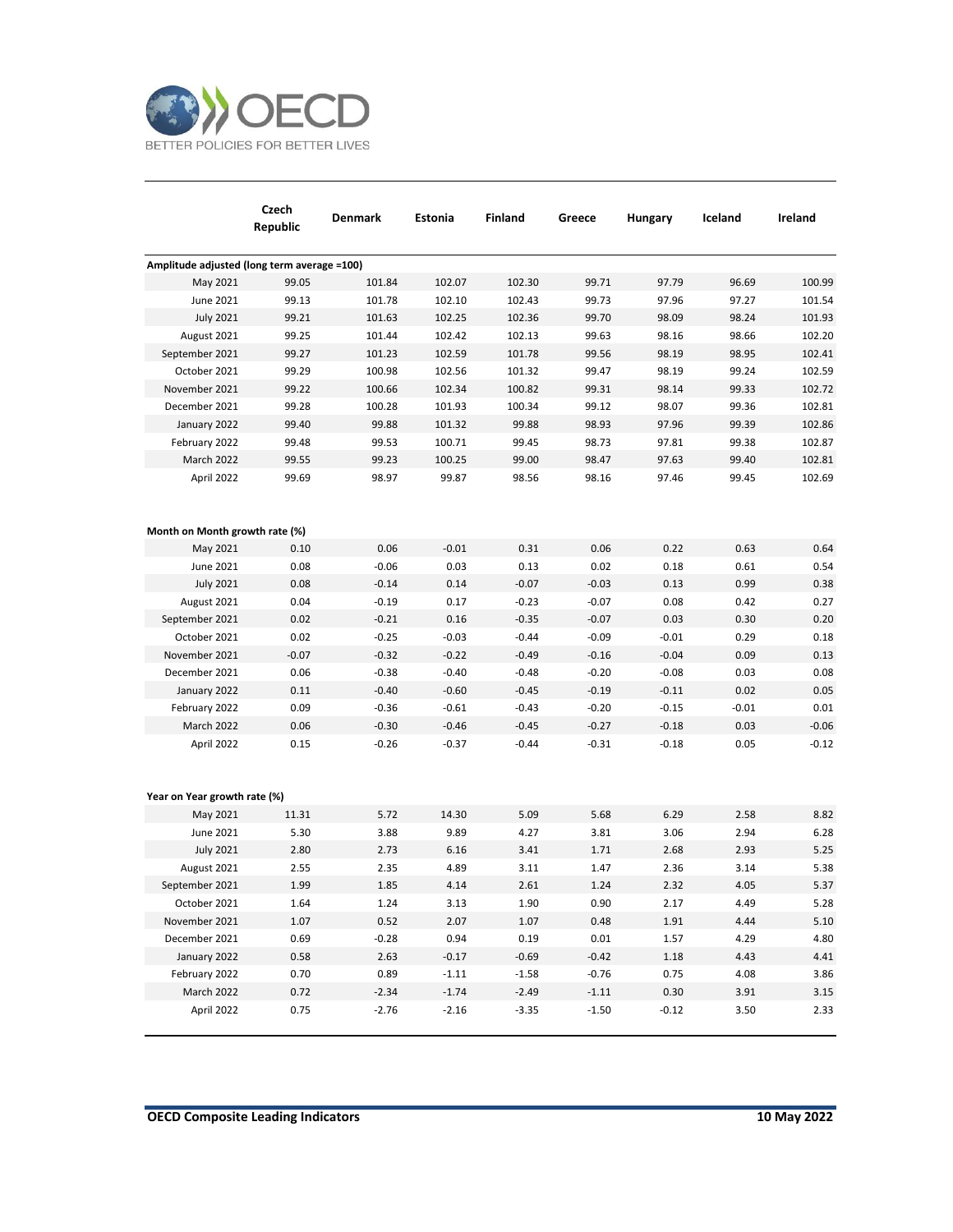

### **OTHER OECD COUNTRIES**



**OECD Composite Leading Indicators**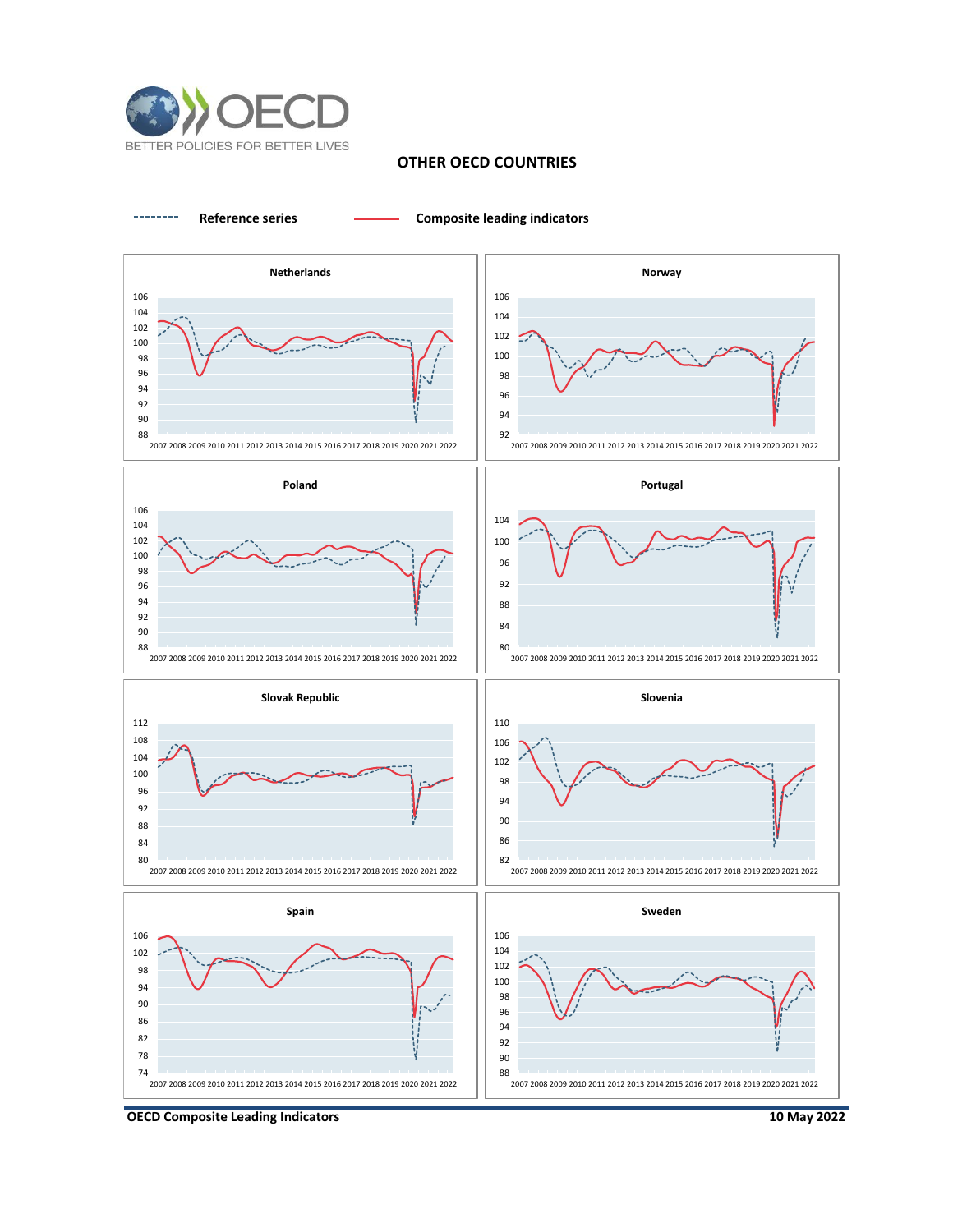

|                                             | <b>Netherlands</b> | Norway | Poland  | Portugal | Slovak<br>Republic | Slovenia | Spain   | Sweden  |
|---------------------------------------------|--------------------|--------|---------|----------|--------------------|----------|---------|---------|
| Amplitude adjusted (long term average =100) |                    |        |         |          |                    |          |         |         |
| May 2021                                    | 101.29             | 100.29 | 100.72  | 99.91    | 97.87              | 99.31    | 100.29  | 100.91  |
| June 2021                                   | 101.50             | 100.42 | 100.79  | 100.16   | 98.08              | 99.55    | 100.73  | 101.16  |
| <b>July 2021</b>                            | 101.60             | 100.55 | 100.83  | 100.33   | 98.26              | 99.77    | 101.03  | 101.31  |
| August 2021                                 | 101.59             | 100.67 | 100.84  | 100.47   | 98.42              | 99.98    | 101.21  | 101.34  |
| September 2021                              | 101.51             | 100.82 | 100.81  | 100.61   | 98.56              | 100.17   | 101.29  | 101.27  |
| October 2021                                | 101.36             | 101.01 | 100.74  | 100.73   | 98.64              | 100.34   | 101.28  | 101.12  |
| November 2021                               | 101.16             | 101.18 | 100.67  | 100.82   | 98.64              | 100.52   | 101.19  | 100.89  |
| December 2021                               | 100.93             | 101.31 | 100.58  | 100.84   | 98.75              | 100.70   | 101.08  | 100.59  |
| January 2022                                | 100.70             | 101.38 | 100.49  | 100.82   | 98.88              | 100.87   | 100.95  | 100.24  |
| February 2022                               | 100.49             | 101.42 | 100.42  | 100.80   | 99.05              | 101.03   | 100.79  | 99.88   |
| March 2022                                  | 100.32             | 101.45 | 100.37  | 100.80   | 99.21              | 101.16   | 100.63  | 99.50   |
| April 2022                                  | 100.18             | 101.46 | 100.32  | 100.81   | 99.33              | 101.28   | 100.48  | 99.14   |
| Month on Month growth rate (%)              |                    |        |         |          |                    |          |         |         |
| May 2021                                    | 0.31               | 0.16   | 0.09    | 1.46     | 0.23               | 0.26     | 0.60    | 0.33    |
| June 2021                                   | 0.21               | 0.14   | 0.06    | 0.25     | 0.21               | 0.24     | 0.44    | 0.25    |
| <b>July 2021</b>                            | 0.09               | 0.12   | 0.04    | 0.17     | 0.18               | 0.22     | 0.30    | 0.15    |
| August 2021                                 | $-0.01$            | 0.13   | 0.01    | 0.14     | 0.16               | 0.21     | 0.18    | 0.04    |
| September 2021                              | $-0.08$            | 0.15   | -0.03   | 0.14     | 0.15               | 0.19     | 0.08    | $-0.07$ |
| October 2021                                | $-0.14$            | 0.18   | $-0.06$ | 0.12     | 0.08               | 0.18     | $-0.01$ | $-0.15$ |
| November 2021                               | $-0.20$            | 0.17   | $-0.08$ | 0.08     | 0.00               | 0.17     | $-0.09$ | $-0.23$ |
| December 2021                               | $-0.23$            | 0.13   | $-0.09$ | 0.03     | 0.11               | 0.18     | $-0.12$ | $-0.30$ |
| January 2022                                | $-0.23$            | 0.07   | $-0.09$ | $-0.02$  | 0.13               | 0.18     | $-0.13$ | $-0.34$ |
| February 2022                               | $-0.20$            | 0.04   | $-0.07$ | $-0.02$  | 0.17               | 0.15     | $-0.15$ | $-0.36$ |
| March 2022                                  | $-0.17$            | 0.03   | $-0.05$ | 0.00     | 0.16               | 0.13     | $-0.17$ | $-0.38$ |
| April 2022                                  | $-0.14$            | 0.01   | $-0.06$ | 0.01     | 0.12               | 0.12     | $-0.15$ | $-0.37$ |
| Year on Year growth rate (%)                |                    |        |         |          |                    |          |         |         |
| May 2021                                    | 8.13               | 3.73   | 8.80    | 15.72    | 7.09               | 14.49    | 12.12   | 6.96    |
| June 2021                                   | 5.41               | 3.03   | 6.64    | 7.98     | 4.94               | 11.59    | 7.13    | 5.52    |
| <b>July 2021</b>                            | 3.97               | 2.63   | 4.20    | 6.88     | 3.41               | 9.10     | 7.34    | 4.60    |
| August 2021                                 | 3.72               | 2.23   | 2.41    | 5.89     | 1.65               | 5.55     | 7.35    | 4.13    |
| September 2021                              | 3.48               | 2.18   | 1.82    | 5.36     | 1.63               | 3.17     | 7.15    | 3.63    |
| October 2021                                | 3.22               | 1.94   | 1.51    | 5.10     | 1.71               | 3.17     | 6.59    | 3.09    |
| November 2021                               | 2.48               | 1.90   | 0.97    | 4.86     | 1.66               | 3.08     | 5.75    | 2.48    |
| December 2021                               | 1.72               | 1.88   | 0.43    | 4.43     | 1.75               | 2.95     | 4.78    | 1.75    |
| January 2022                                | 1.10               | 1.79   | 0.22    | 4.04     | 1.82               | 2.80     | 3.82    | 0.95    |
| February 2022                               | 0.51               | 1.66   | 0.03    | 3.82     | 1.90               | 2.61     | 2.71    | 0.13    |
| March 2022                                  | $-0.13$            | 1.50   | $-0.15$ | 3.20     | 1.92               | 2.41     | 1.69    | $-0.67$ |
| April 2022                                  | $-0.80$            | 1.34   | $-0.31$ | 2.37     | 1.72               | 2.25     | 0.79    | $-1.42$ |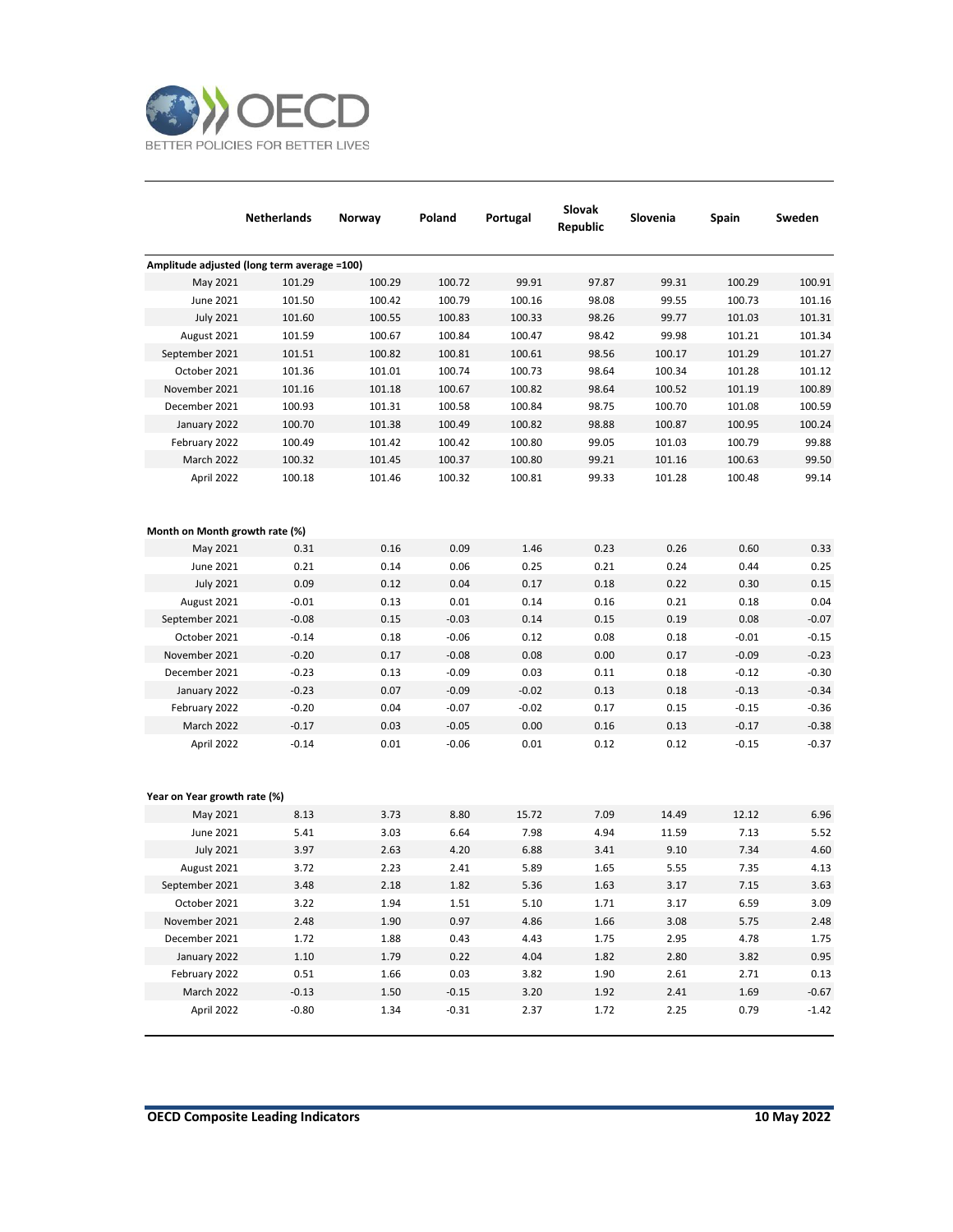

# **OTHER OECD COUNTRIES**

**Reference series Composite leading indicators**



**OECD Composite Leading Indicators**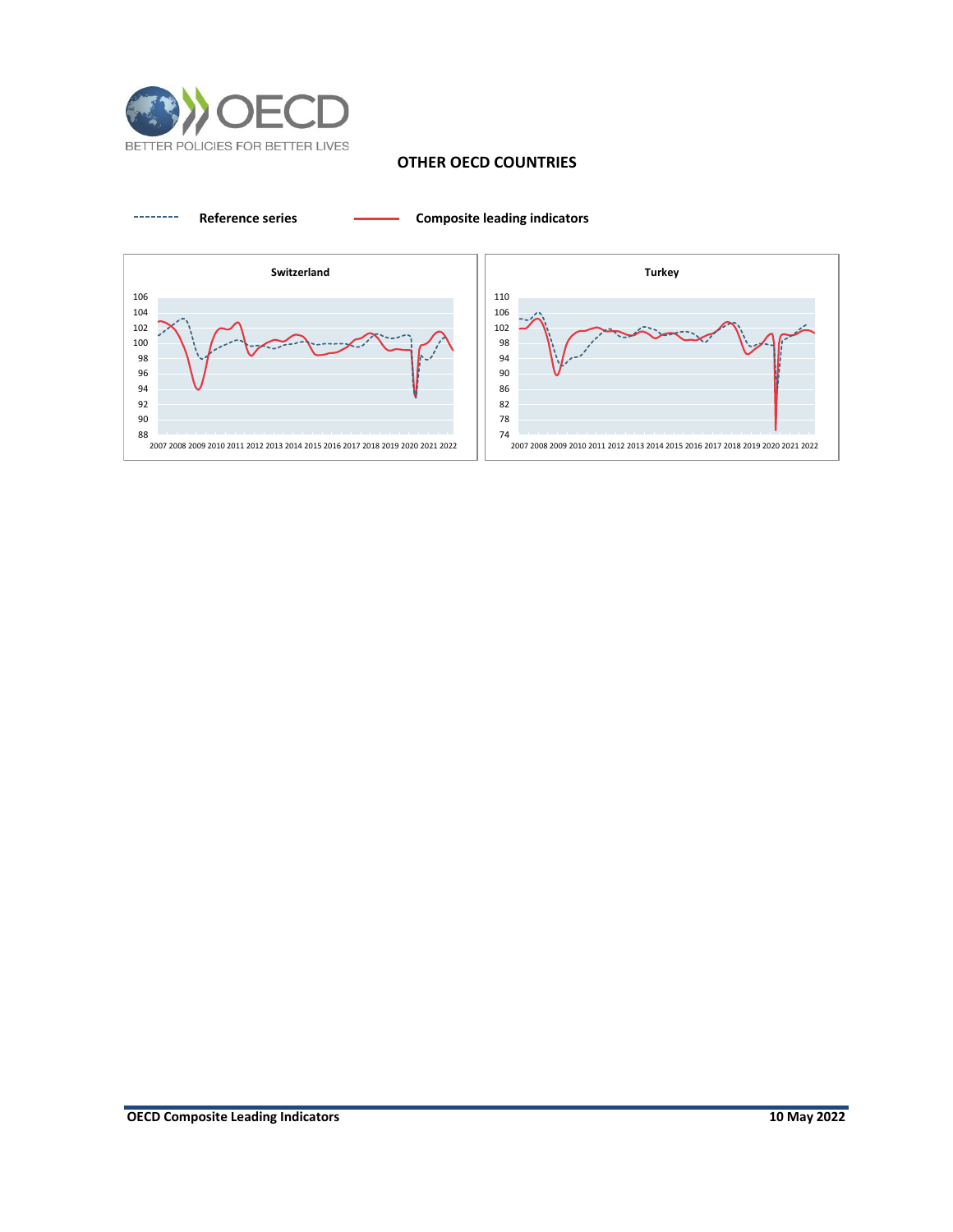

l,

|                                             | Switzerland | Turkey |
|---------------------------------------------|-------------|--------|
|                                             |             |        |
| Amplitude adjusted (long term average =100) |             |        |
| May 2021                                    | 101.30      | 100.45 |
| June 2021                                   | 101.45      | 100.69 |
| <b>July 2021</b>                            | 101.53      | 100.97 |
| August 2021                                 | 101.53      | 101.20 |
| September 2021                              | 101.44      | 101.37 |
| October 2021                                | 101.24      | 101.46 |
| November 2021                               | 100.95      | 101.48 |
| December 2021                               | 100.58      | 101.45 |
| January 2022                                | 100.18      | 101.34 |
| February 2022                               | 99.79       | 101.18 |
| <b>March 2022</b>                           | 99.42       | 101.00 |
| April 2022                                  | 99.08       | 100.67 |

#### **Month on Month growth rate (%)**

| May 2021          | 0.21    | 0.19    |
|-------------------|---------|---------|
| June 2021         | 0.15    | 0.25    |
| <b>July 2021</b>  | 0.08    | 0.28    |
| August 2021       | 0.00    | 0.23    |
| September 2021    | $-0.09$ | 0.16    |
| October 2021      | $-0.19$ | 0.09    |
| November 2021     | $-0.29$ | 0.02    |
| December 2021     | $-0.36$ | $-0.04$ |
| January 2022      | $-0.40$ | $-0.11$ |
| February 2022     | $-0.38$ | $-0.16$ |
| <b>March 2022</b> | $-0.37$ | $-0.18$ |
| April 2022        | $-0.35$ | $-0.32$ |

#### **Year on Year growth rate (%)**

| May 2021          | 9.05    | 13.47 |
|-------------------|---------|-------|
| June 2021         | 4.97    | 2.82  |
| <b>July 2021</b>  | 2.38    | 1.10  |
| August 2021       | 1.81    | 0.85  |
| September 2021    | 1.66    | 0.99  |
| October 2021      | 1.41    | 1.12  |
| November 2021     | 1.04    | 1.24  |
| December 2021     | 0.54    | 1.30  |
| January 2022      | $-0.06$ | 1.26  |
| February 2022     | $-0.69$ | 1.10  |
| <b>March 2022</b> | $-1.37$ | 0.85  |
| April 2022        | $-1.99$ | 0.41  |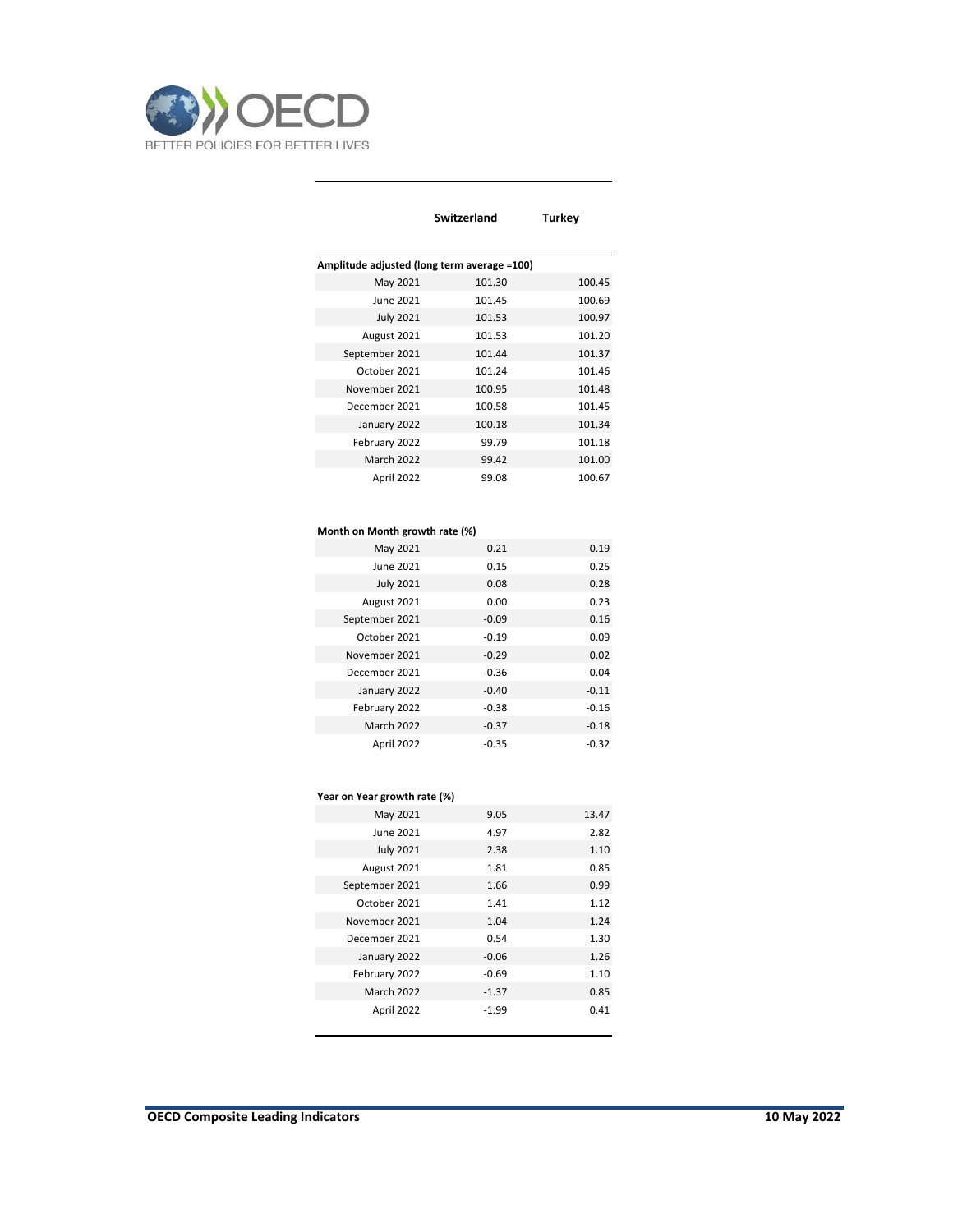

## **MAJOR NON MEMBER COUNTRIES**



\* The reference series for China is the value added of industry ,at 1995 constant prices,100 million Yuan.